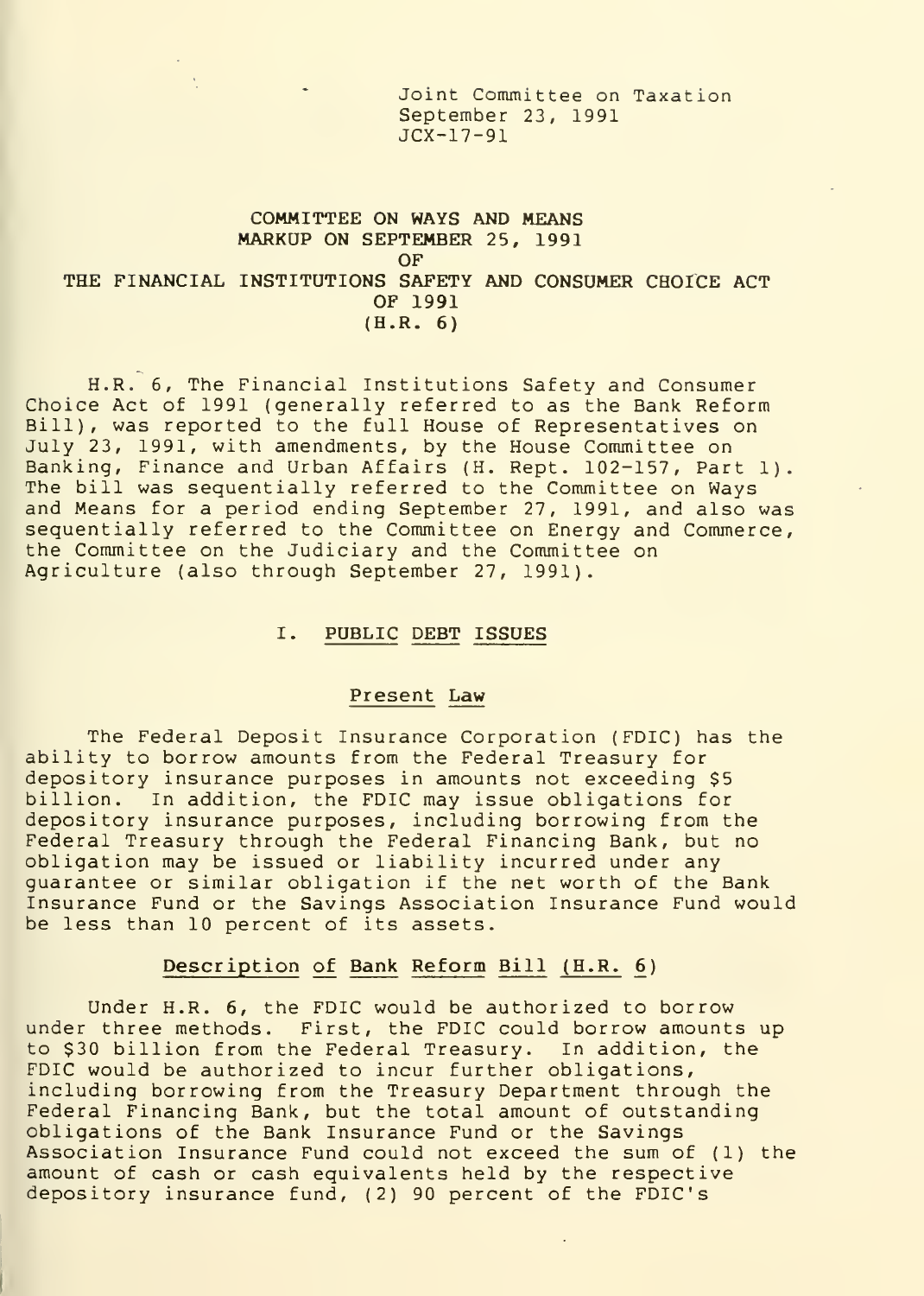estimate of the fair mårket value of assets held in the respective depository insurance fund, and (3) the \$30 billion authorized to be borrowed from the Treasury. Further, H.R. <sup>6</sup> would allow the FDIC to borrow from banks which are members of the Bank Insurance Fund, at rates of interest determined by the FDIC. Banks could make such investments only from the bank's capital or retained earnings, and such obligations held by a bank would count as assets for purposes of determining compliance with capital standards. Treasury Department borrowing on behalf of the FDIC would be counted as a public debt transaction, but FDIC borrowing directly from banks would not be counted as a public debt transaction.

#### Possible Option

Under the possible option, the provision allowing the FDIC to borrow additional amounts from banks that are members of the Bank Insurance Fund would be modified so that (1) the amount of such borrowing would count against the \$30 billion limit on borrowing from the Treasury, (2) the interest rates that the FDIC could pay on the obligations would be no greater than current market yields on obligations of the United States of comparable maturities, (3) the issuance of such obligations would be a public debt transaction, and therefore subject to the public debt limit, and (4) banks holding such obligations could only transfer such obligations to other banks that are members of the Bank Insurance Fund.

## II. TAX PROVISIONS

#### Present Law of Relevant Federal Banking Rules

Under the Bank Holding Company Act of 1956, a bank holding company is any company that directly or indirectly controls a bank. In addition, the Bank Holding Company Act sets forth limits on the nonbanking activities that can be conducted by a holding company or its nonbanking subsidiaries. Accordingly, the principal permissible activity of a bank holding company is controlling and managing its subsidiary banks. As a consequence of these rules, a bank generally can be owned only directly by individuals or by a holding company which is owned by individuals and whose principal holdings are banks (or other bank holding companies).

#### Description of Bank Reform Bill (H.R. 6)

Modification to rules for bank holding companies ( bill secs. 409 and 691).-- The Bank Reform Bill, as reported by the Committee of Banking, Finance and Urban Affairs, makes two basic structural changes to how banks can be owned and operated. First, the bill would allow banks to be indirectly held by a commercial company (e.g., a manufacturing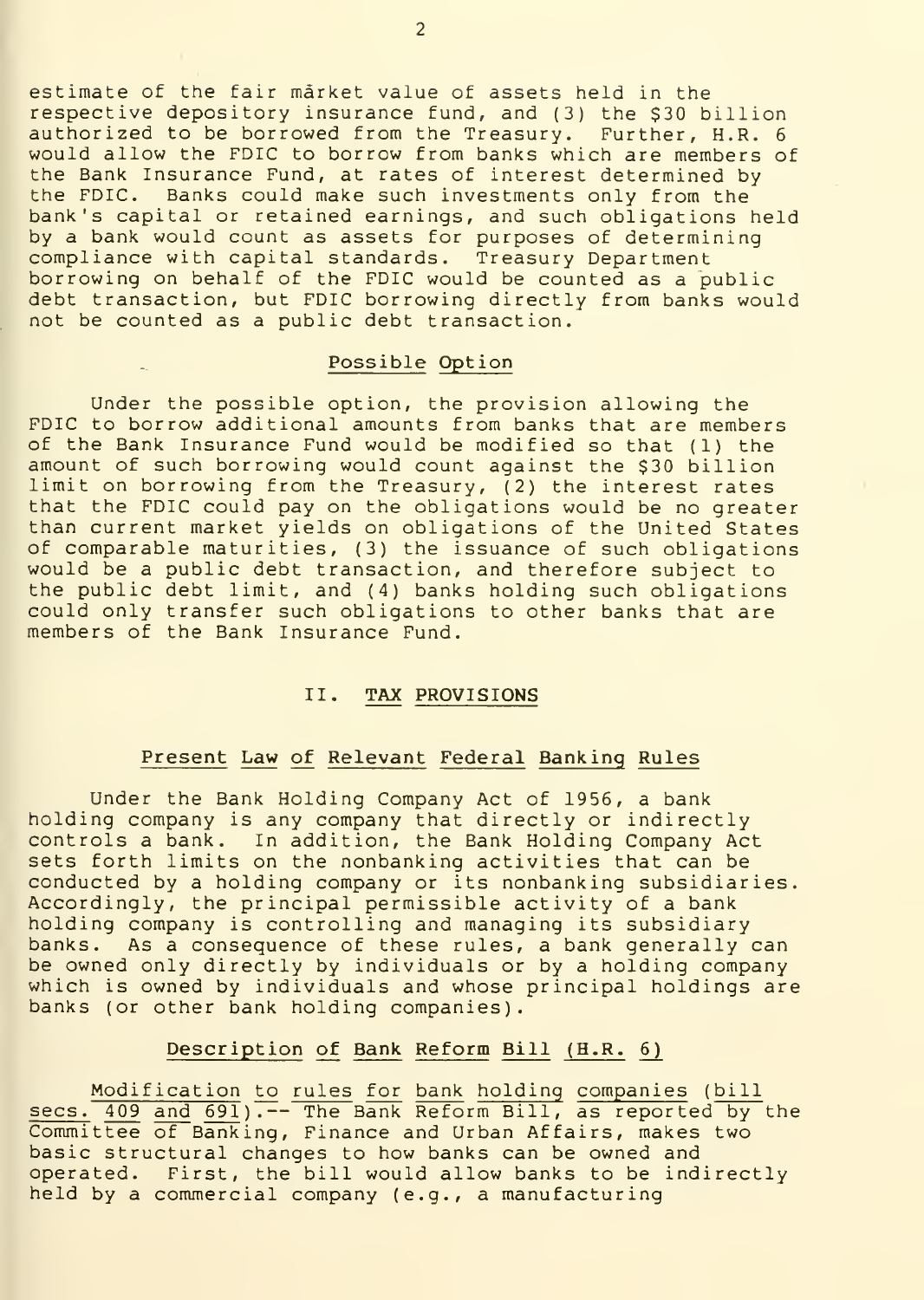corporation which itself would be known as a "diversified holding company") through ownership of a new type of bank holding company, to be known as a "financial services holding company." Second, the bill would expand the permissible nonbanking activities in which the newly-named financial services holding company may engage through its subsidiaries to include certain securities activities, including the activities of a broker/dealer, investment banker, and financial advisor to mutual funds.

The Bank Reform Bill redesignates the Bank Holding Company Act of 1956 as the "Diversified and Financial Services Holding Company Act of 1991" and provides that any reference in Federal law to the Bank Holding Company Act shall be deemed a reference to the newly redesignated act. The Bill also provides that "any reference in any Federal law to a bank holding company shall be deemed to be a reference to a financial services holding company."

Study of tax treatment of various types of savings associations (bill sec. 631(c)(2)(D)).--The Bank Reform Bill establishes a new commission, to be known as the Commission on the Thrift Industry. One of its functions is to study and make reports on specified topics to the President, the House Committee on Banking, Finance and Urban Affairs, and the Senate Committee on Banking, Housing and Urban Affairs. One of the topics for which studies is required is the "tax treatment of the various types of savings associations."

#### Present Law of Relevant Federal Tax Rules

The Internal Revenue Code contains three provisions, described below, which apply to bank holding companies and which cross refer to the Bank Holding Company Act.

### Dividends received deduction (Code sec. 246A)

Corporations generally may deduct an amount equal to 70 percent of dividends received from other domestic corporations (100 percent in the case of certain dividends from affiliated corporations) if they satisfy certain holding period requirements. The dividends received deduction is reduced, however, if portfolio stock is debt financed. Stock is considered portfolio stock unless (1) the taxpayer owns at least 50 percent of the vote and value of the stock of the corporation, or (2) the taxpayer owns at least 20 percent of the vote and value of the corporate stock, and at least 50 percent of the vote and value is owned by five or fewer corporate stockholders.

A special rule applies to bank or bank holding company stock. If the taxpayer owns at least 80 percent of the value of the stock of any bank or bank holding company, then for purposes of determining whether the taxpayer owns stock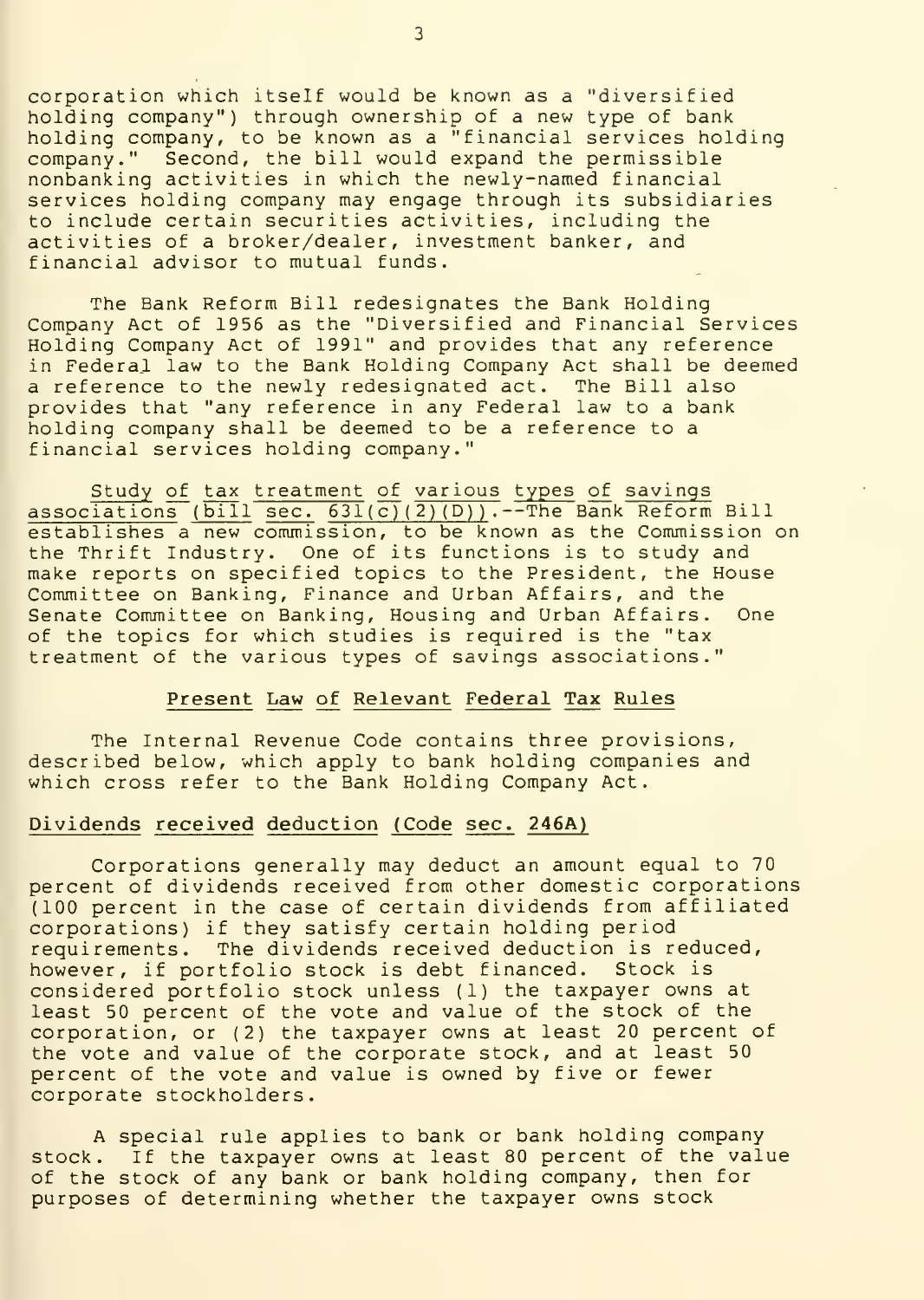possessing at least 50 percent of the vote (which is necessary to satisfy the test described in (1) above), the taxpayer is treated as owning any stock of such bank or bank holding company which the taxpayer has an option to acquire. For purposes of this special rule, the term "bank" has the same meaning as under Code section 581, and the term "bank holding company" means a bank holding company within the meaning of section 2(a) of the Bank Holding Company Act.

## Redemption of stock in related corporations (Code sec. 304)

If a stockholder in one corporation transfers stock of that corporation to another corporation controlled by the same person or- group of persons, and receives property including securities of the transferee, the transaction can be characterized under Code section 304 as a dividend rather than as a sale of stock.

An exception to the rule requiring dividend treatment applies to certain transactions in which stock of a bank is transferred to a bank holding company within the meaning of section 2(a) of the Bank Holding Company Act that is newly formed in connection with an acquisition of control of the bank. In such a case, certain minority stockholders of the bank holding company may transfer their bank stock to the bank holding company and receive securities of the bank holding company without dividend treatment. Rather, they generally are taxed on gain, if any, only to the extent the securities received.

# Treatment of bank holding companies and their subsidiaries for purposes of the foreign tax credit limitation (Code sec. 864)

The United States taxes U.S. persons on their worldwide income, including their income from sources outside of the United States. The foreign tax credit generally allows U.S. taxpayers to reduce the U.S. tax on their foreign income by the foreign income taxes they pay on that income. The foreign tax credit for any year may not exceed the following amount, known as the foreign tax credit limitation: (1) pre-credit U.S. tax, multiplied by the quotient of (2) foreign source<br>taxable income divided by (3) entire taxable income. Taxable taxable income divided by (3) entire taxable income. income from foreign sources is computed by (a) determining the items of gross income that are from foreign sources, and then (b) subtracting from that amount of gross income that portion of the taxpayer's deductions that are allocable and apportionable to foreign source gross income.

With respect to the allocation and apportionment of deductions for interest expense of a U.S. corporate taxpayer, money generally is treated as fungible and interest expense is viewed as attributable to all business activities and property of the taxpayer and its affiliates. An exception to this